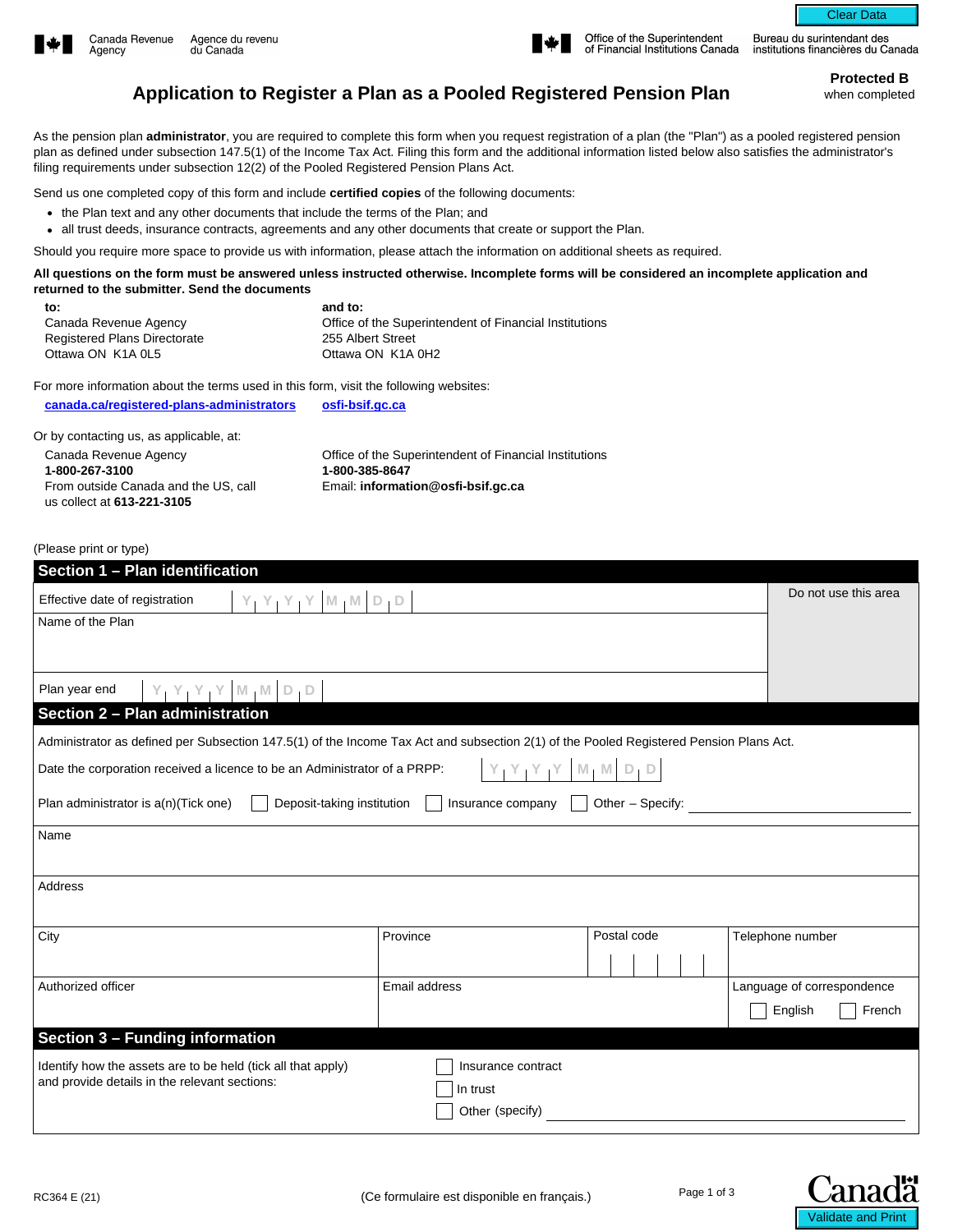Clear Data

**Protected B** when completed

| Insurance company                                                                                        |               |                      |                                         |                                                 |  |
|----------------------------------------------------------------------------------------------------------|---------------|----------------------|-----------------------------------------|-------------------------------------------------|--|
| Name of insurer                                                                                          |               |                      | Insurance policy number (if applicable) |                                                 |  |
| Address                                                                                                  |               |                      |                                         |                                                 |  |
| City                                                                                                     | Province      | $\blacktriangledown$ | Postal code                             | Telephone number                                |  |
| Contact person                                                                                           | Email address |                      |                                         | Language of correspondence<br>English<br>French |  |
| <b>Trust company</b>                                                                                     |               |                      |                                         |                                                 |  |
| Name of trustee                                                                                          |               |                      |                                         |                                                 |  |
| Address                                                                                                  |               |                      |                                         |                                                 |  |
| City                                                                                                     | Province      | $\blacktriangledown$ | Postal code                             | Telephone number                                |  |
| Contact person                                                                                           | Email address |                      |                                         | Language of correspondence<br>French<br>English |  |
| <b>Other</b>                                                                                             |               |                      |                                         |                                                 |  |
| Name of other entity                                                                                     |               |                      |                                         |                                                 |  |
| Address                                                                                                  |               |                      |                                         |                                                 |  |
| City                                                                                                     | Province      | $\blacktriangledown$ | Postal code                             | Telephone number                                |  |
| Contact person                                                                                           | Email address |                      |                                         | Language of correspondence<br>English<br>French |  |
| Section 4 - Information concerning intended plan provisions                                              |               |                      |                                         |                                                 |  |
| No<br>Yes<br>Does the Plan permit members to make investment choices?                                    |               |                      |                                         |                                                 |  |
| If members are permitted to make investment choices, include details of each investment option provided. |               |                      |                                         |                                                 |  |
| <b>Default option</b>                                                                                    |               |                      |                                         |                                                 |  |
| Description of the type of fund                                                                          |               |                      |                                         |                                                 |  |
| Proposed fund manager                                                                                    |               | Proposed cost        |                                         |                                                 |  |
| Non-default investment option                                                                            |               |                      |                                         |                                                 |  |
| Description of the type of fund                                                                          |               |                      |                                         |                                                 |  |
| Proposed fund manager                                                                                    |               | Proposed cost        |                                         |                                                 |  |
| Non-default investment option                                                                            |               |                      |                                         |                                                 |  |
| Description of the type of fund                                                                          |               |                      |                                         |                                                 |  |
| Proposed fund manager                                                                                    |               | Proposed cost        |                                         |                                                 |  |

Page 2 of 3